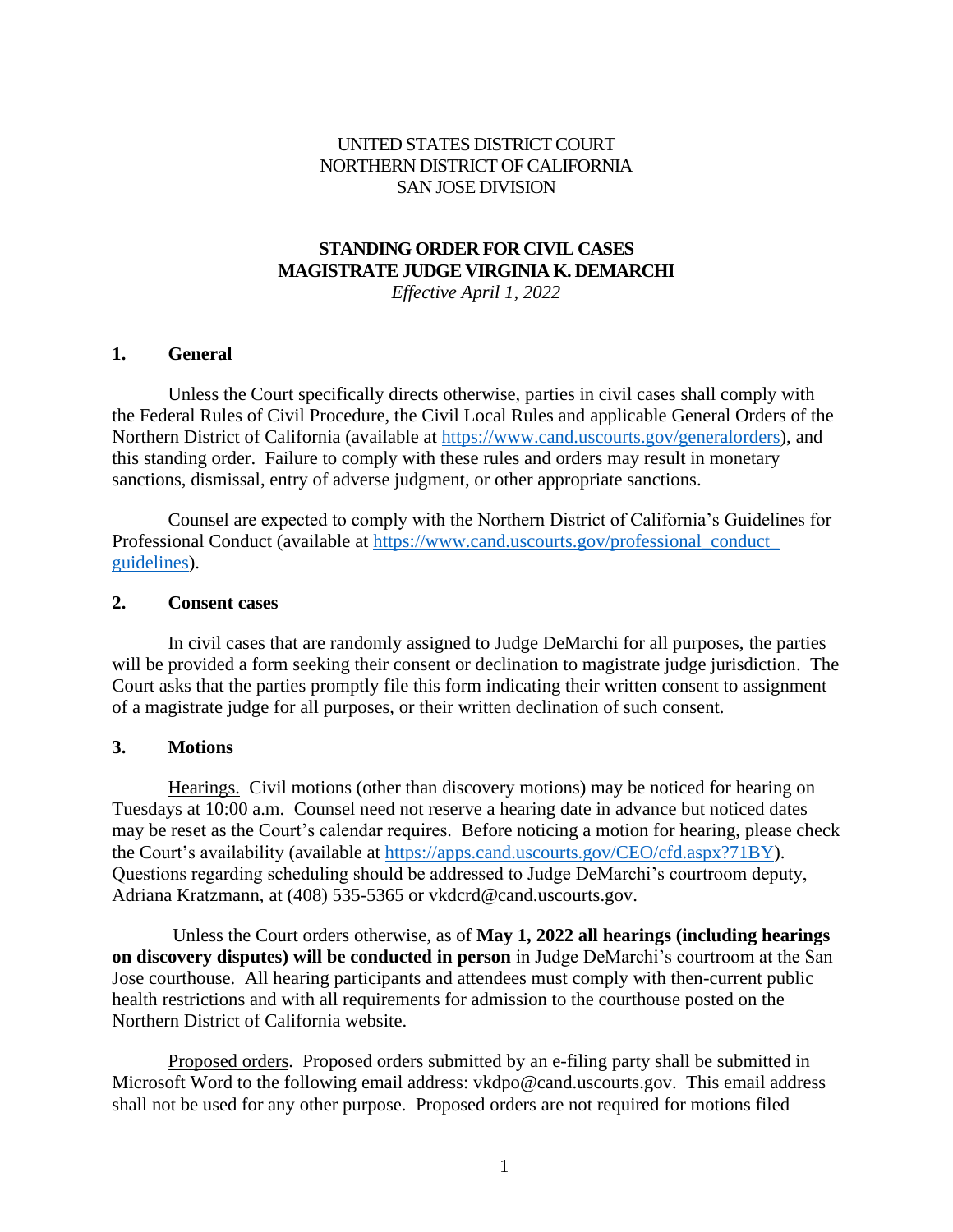pursuant to Civil L.R. 7-2, except for motions seeking injunctive relief.

Chambers copies. Chambers copies of joint discovery dispute letters, motion papers filed pursuant to Civil L.R. 7-2, opposition papers filed pursuant to Civil L.R. 7-3, and reply papers filed pursuant to Civil L.R. 7-3 should be delivered to the Clerk's Office no later than the close of the next court day following the day that the paper was electronically filed. Chambers copies must be double-sided and 3-hole punched along the left margin of the paper. For under seal filings, chambers copies should include only the unredacted version of the filing. Such copies must be marked with the notation "Chambers Copy" and submitted to the Clerk's Office in an envelope marked with the case name, case number, and the words "Magistrate Judge DeMarchi Chambers Copies."

Courtesy copies. In addition to complying with all provisions of Civil L.R. 5-1(h), parties who are ECF users are encouraged to provide courtesy copies in electronic form of voluminous electronically filed documents to all other parties in the action, via email or other agreed means, promptly after completion of filing.

Discovery motions. Absent leave of Court, parties should not file formal noticed motions under Civil L.R. 7-2 addressed to discovery-related disputes, but instead should follow the procedures described below for expedited resolution of discovery-related disputes.

#### **4. Discovery**

Stipulated protective orders. The Court encourages parties to consider entering into a stipulated protective order regarding discovery to minimize disputes concerning confidential material. If the parties elect to use one of the Court's model orders (available on the Court's website at https://cand.uscourts.gov/forms/model-protective-orders/) as a starting point, their stipulation must include (1) a clean version for the Court's signature, and (2) a redline version reflecting any modifications the parties made to the model order. Please note that the Court generally requires parties to use the discovery dispute resolution procedure described below for disputes arising under a protective order, and the protective order the Court enters will so provide. For an example of the Court's typical revisions to the text of the model protective order for standard litigation, please see Case No. 20-cv-4659, Dkt. No. 25 (secs. 6.3 and 10).

Written discovery. The Court encourages the party propounding discovery to provide courtesy copies of all requests for written discovery (i.e., interrogatories, document requests, requests for admission) to the responding party in an electronic format (e.g., Microsoft Word, or other word processing application) that easily permits the responding party to copy the requests for purposes of responding to them.

Privilege logs. Claims of privilege or work product protection must be sufficiently detailed and informative to justify the privilege or protection claimed; generalized claims of privilege or work product protection are not permitted. *See* Fed. R. Civ. P. 26(b)(5). Privilege logs shall be promptly provided, and updated periodically, as documents are reviewed for production. The parties should agree on interim and final dates for the exchange of privilege logs that permit any disputes about claims of privilege or work product protection to be addressed in advance of the discovery cut-off.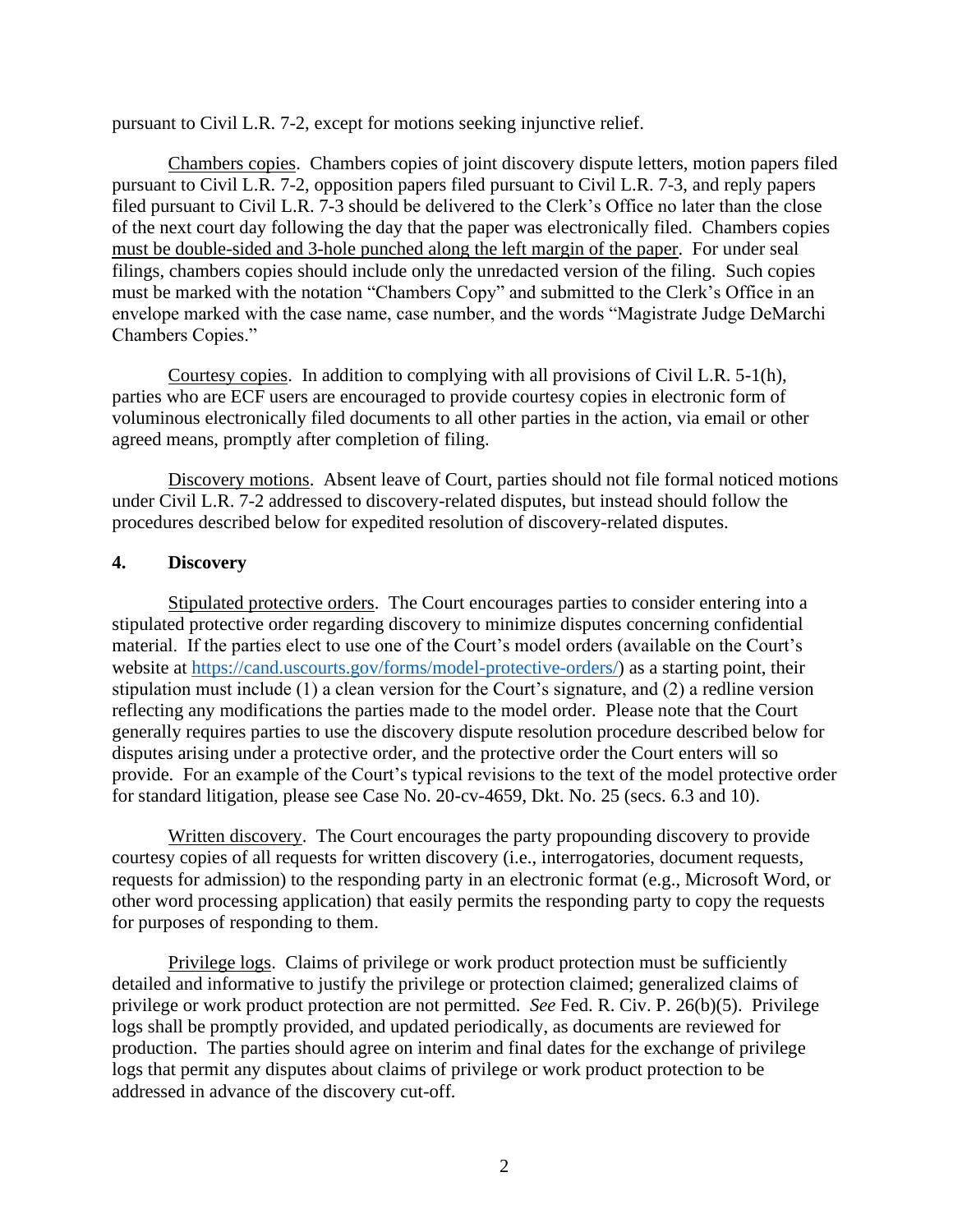Deposition exhibits. Parties are reminded of their obligation to confer regarding a sequential numbering system for exhibits to be used in deposition and at trial. *See* Civil L.R. 30- 2(b)(1). Such a system should avoid assigning the same exhibit number to multiple different documents and should avoid assigning different exhibit numbers to the same document used in multiple depositions.

Discovery dispute resolution. The following procedures shall govern the resolution of discovery disputes, including disputes about proposed protective orders:

- a. The parties involved in a discovery dispute shall attempt in good faith to resolve the dispute by agreement.
- b. If such efforts fail, the party seeking relief may demand a conference of lead counsel to discuss resolution of the dispute. The conference shall occur within 5 court days of such demand unless the parties agree otherwise. Lead counsel must actively engage in discussion of the dispute, although others may participate in the conference to assist lead counsel. The Court encourages counsel to meet in person, but the conference may be conducted by telephone or video conference.
- c. If a dispute remains following the conference of lead counsel, the parties shall jointly submit a letter to the Court no later than 5 court days after the conference of lead counsel, unless the disputing parties agree to extend that deadline.<sup>1</sup> The joint discovery dispute letter shall be filed using the "Discovery Letter Brief" event under "Motions-General" in the CM/ECF system. It shall include the following information and shall conform to the following word limits<sup>2</sup>:
	- i. a statement of the dispute requiring resolution (not more than 100 words);
	- ii. each party's position, including citation to applicable authority, and proposed resolution of the dispute (not more than 1500 words per party);
	- iii. each party's view regarding whether the Court should conduct a hearing on the dispute and why a hearing would or would not assist the Court in resolving the dispute (not more than 100 words per party);
	- iv. discovery cut-off dates for fact and expert discovery;
	- v. a statement attesting to compliance with the requirement that lead counsel for the parties confer about the discovery dispute, including the names of the participants, the date of the conference, and the manner in which the

 $<sup>1</sup>$  An agreement to extend the deadline to file the discovery dispute letter cannot be used to</sup> extend the deadline to file motions to compel discovery under Civil L.R. 37-3. That deadline applies to the filing of joint discovery dispute letters.

<sup>&</sup>lt;sup>2</sup> Footnote text counts against the word limits.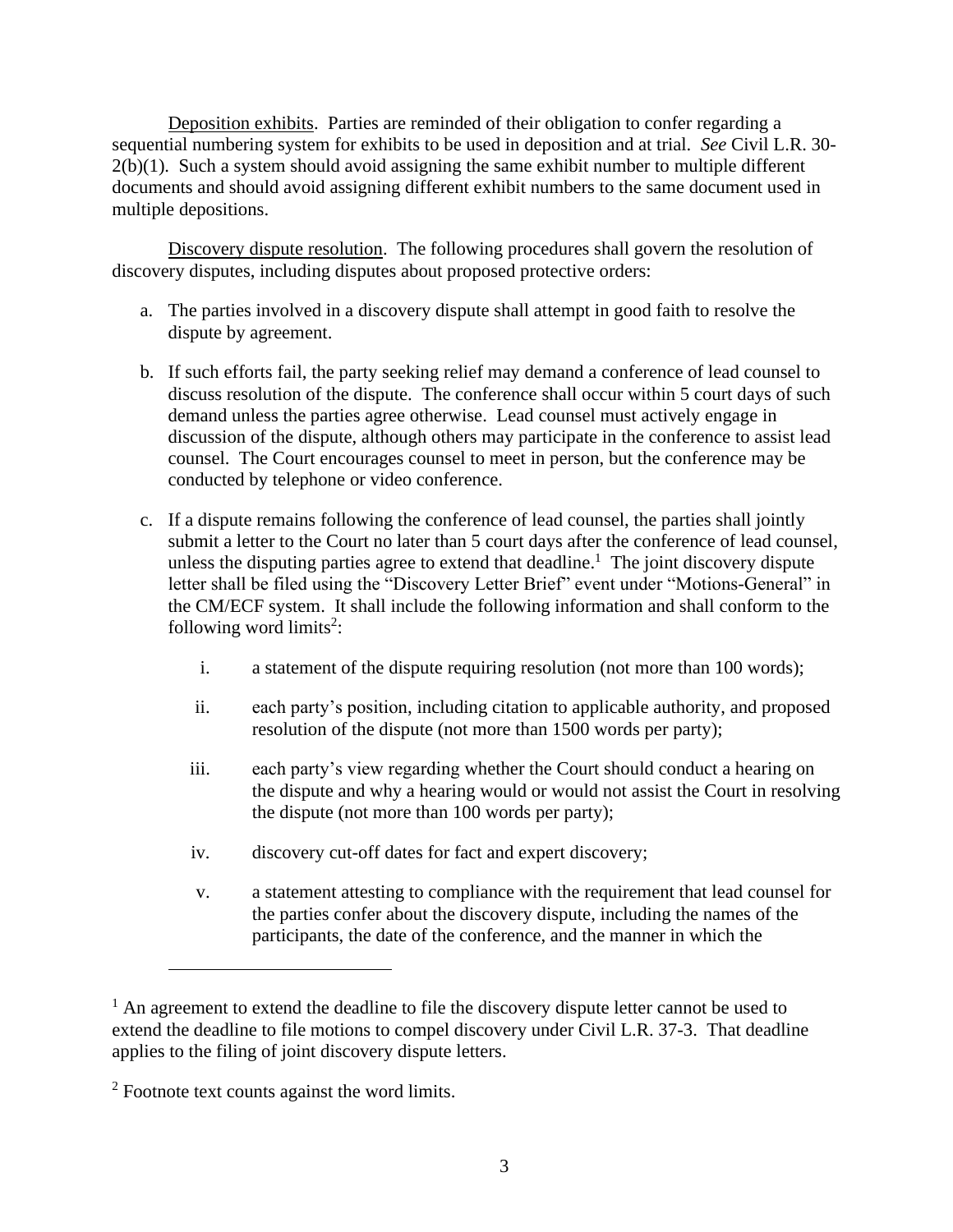conference was conducted (e.g., in person meeting, telephone, etc.) (not more than 50 words); and

- vi. as an attachment to the letter, the specific discovery material at issue and the responses, if any, to it (e.g., disputed document requests, disputed interrogatories, privilege log, subpoena, deposition excerpt, proposed protective order, etc.); no other exhibits may be attached to the letter, absent leave of Court.
- d. A single joint discovery dispute letter should address only one discrete issue or a few issues that are inextricably related. Multiple joint discovery dispute letters may be filed following a single conference of lead counsel if multiple discrete disputes remain unresolved, but parties should not use multiple letters to avoid the word limits set forth above.
- e. The Court expects the parties to cooperate in the preparation of the joint discovery dispute letter so that each side has adequate time to prepare its own arguments and address its adversary's arguments before submission of the letter. The joint discovery dispute letter must be signed by lead counsel.
- f. Unjustified delay or refusal to participate meaningfully in the conference of lead counsel or in the preparation of the joint discovery dispute letter may be grounds for entry of an order adverse to the delaying or non-participating party or other appropriate sanctions.
- g. Upon receipt of the joint discovery dispute letter, the Court will decide what further proceedings, if any, may be required to resolve the dispute.
- h. These procedures for the resolution of discovery disputes shall also apply to non-parties involved in discovery disputes.
- i. These procedures for the resolution of discovery disputes shall not apply to motions challenging the sufficiency of the identification of trade secrets under California Code of Civil Procedure § 2019.210, or to motions to strike or to compel amendments to infringement or invalidity contentions in patent cases. Such motions should be noticed and filed pursuant to Civil L.R. 7-2.

Motions for sanctions. Any party seeking an award of attorney fees or other form of sanction under Fed. R. Civ. P. 37 may not use the expedited joint discovery dispute letter procedure described above, but instead must file a motion conforming to the requirements of Civil L.R. 37-4.

### **5. Case Management Conferences**

Unless the Court orders otherwise, case management conferences will continue to be conducted by Zoom webinar. Instructions for participating in the Zoom webinar will be provided by Clerk's Notice and posted on the docket for each conference. Guidance on how to use Zoom functionality is posted on the Court's website at https://www.cand.uscourts.gov/zoom/. If any party believes that a particular conference should